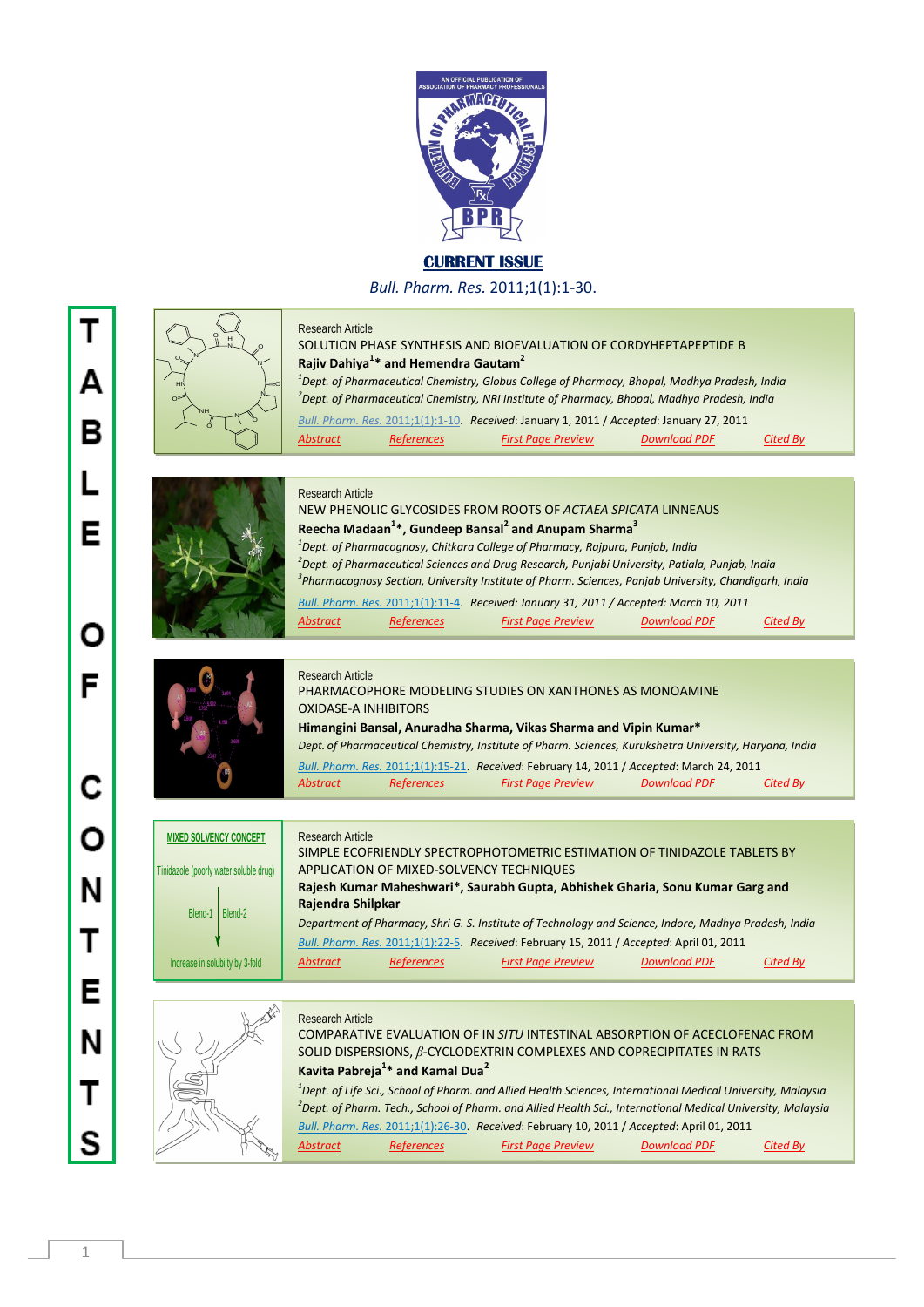

## **CURRENT ISSUE**

*Bull. Pharm. Res.* 2011;1(1):31-61.